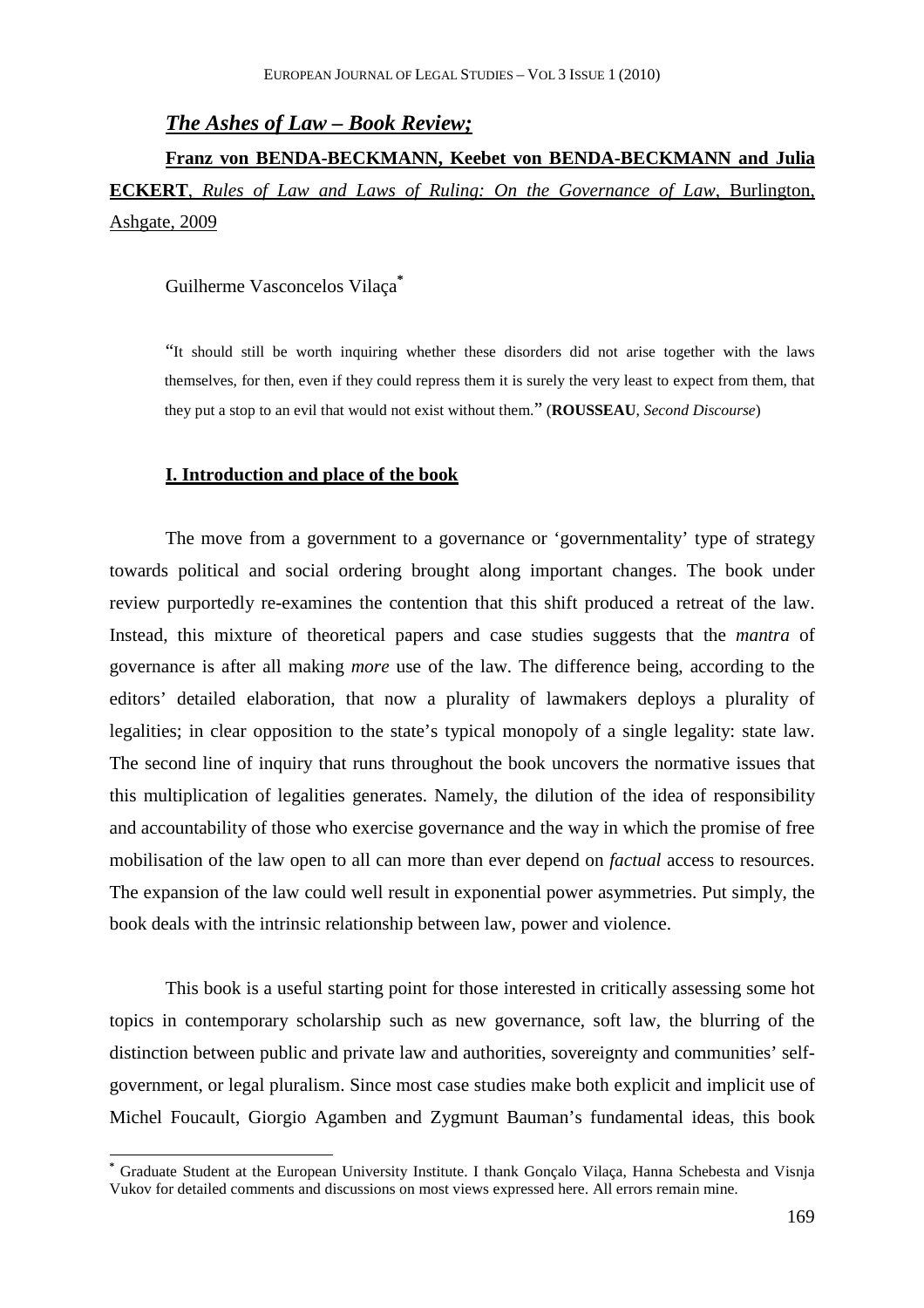provides lawyers with an easy and rare introduction to some of the most relevant social theorists who have written on law in the last decades. While this may be sufficient for undergraduate students or lawyer just getting acquainted with critical jurisprudence writings, the book is clearly insufficient for those already familiar with the topics just mentioned; as we shall see throughout this review.

The essay proceeds as follows. In the following section, I spend some words on the structure of the book. Given its breadth and compartmentalisation, I do not analyse each chapter individually. Instead, I first present the most attractive features of the book as a whole (section III). Then, I examine the extent to which the authors' contributions address the different challenges put forward by the editors in their introduction and derive some consequences from it (section IV, A). Turning to the case studies, I identify and analyse three persistent methodological flaws which seriously limit the value of most contributions (section IV, B). Finally, section V provides a brief conclusion.

## **II. Structure**

The book is organised in twelve chapters. The first two are theoretical, whereas the remaining ten are case studies. Unfortunately, however, the chapters are not further arranged according to any specific logic. Given the fact that in *circa* 280 pages the reader jumps from the challenges of critical legal anthropology (II), private military companies operating in war scenarios (III), security policies in Israel (IV), South American and South African land restitution practices (V and VI), fisheries management (VII), children's governance (VIII), and international soft law instruments (IX, X and XI), to appointment procedures in Italian universities (XII), an internal grouping of the contributions according to a common criterion would certainly have made the reading experience less tortuous.

In any event, the scope of the book is simply too large. The chapters are factually so thick that the number of topics involved incessantly forces the reader to go back and forth in order to relate (and remember) them both to the editors' unifying contribution and to the remaining chapters.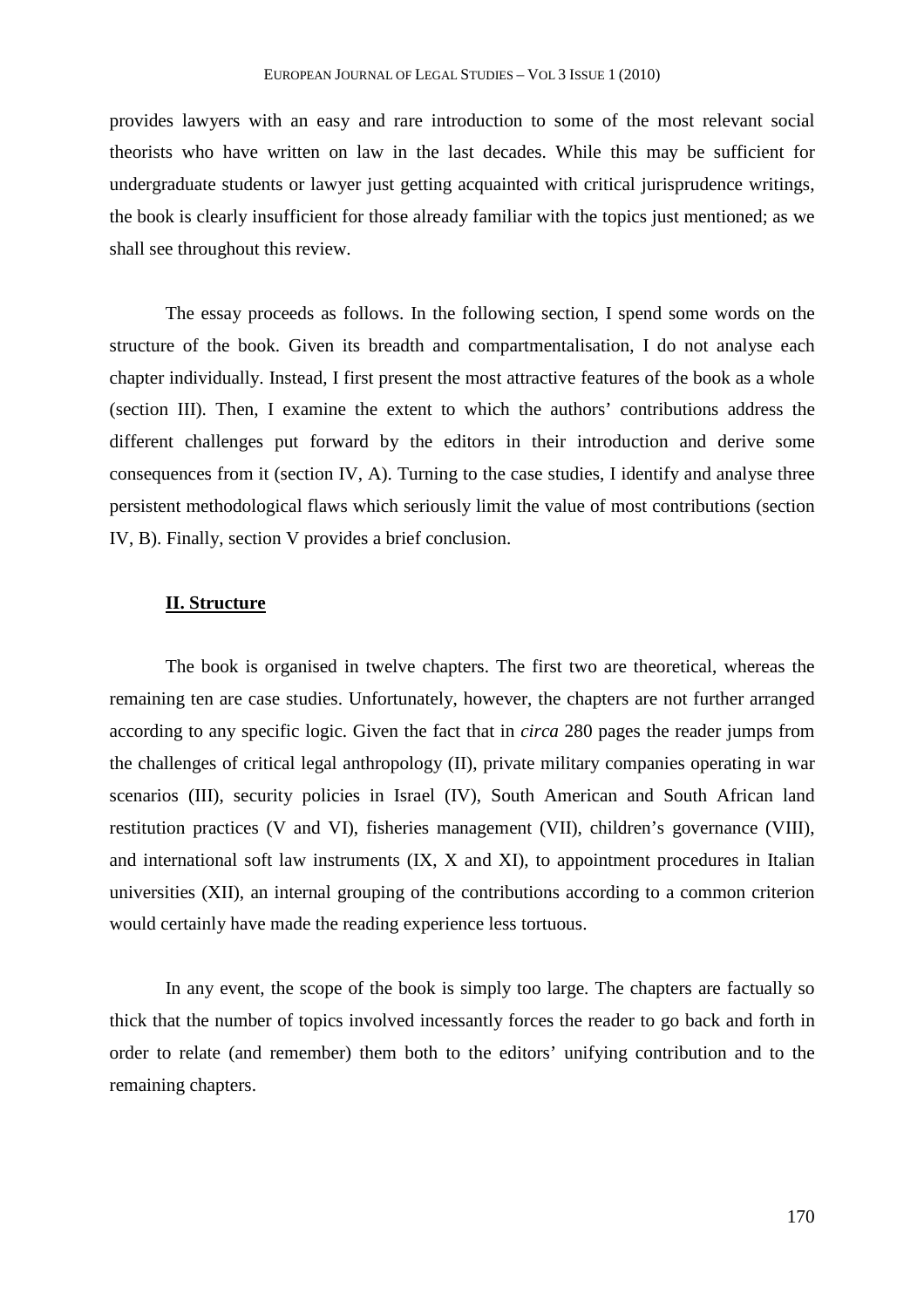### **III. Law and social sciences**

The editors, Franz and Keebet von Benda-Beckmann and Julia Eckert take the bull by the horns by acknowledging the problem of power in the governance of law. This is in stark contrast with the recent new governance and soft law literatures,<sup>1</sup> which tend only to be critical of the lack of legitimacy of these new mechanisms.

Conversely, the editors aptly show that law is not a pure form that works in an impure world. Along the lines of critical jurisprudence, they identify most of the problems depicted in the volume as problems created by law *itself*; that is, problems that would not exist in the absence of law (reflexive or second order problems). Hence, the issue is not merely one of legitimacy but also one of the *extension* and *desirability* of legal intervention. In other words, one -if not the most important- underlying *problématique* of the book is the "fetishism of law"; a term coined by Jean and John Comaroff in their chapter.

This sheds light on a second valuable contribution of the book. If law is intrinsically contradictory, then only *empirical* analyses can tell us concretely which side of the scale prevails. In my opinion, by offering a theory informed by empirical work in line with Jean and John Comaroff's pleading, this book adopts an intellectual attitude that belongs to the forefront of legal scholarship; the unification of legal theory and social sciences.

This becomes very clear when we try to determine how law structures human behaviour. Classical legal theory along the lines of Kelsen but also Hart, *assumed* that law impacts upon human action. While relying on the idea that law constrains behaviour because of its sanctioning potential or the idea that individuals psychologically recognise some rules as legal, legal theory has never assessed the empirical validity of these claims.**<sup>2</sup>** Acknowledging the existence of multiple normative standards (legalities) places this assumption under stress. Which types of norms impact upon human behaviour, in which proportion and how? However, it also poses difficulties to the legal pluralist. Indeed, it is up to the latter to show that the specific legal form is not disintegrated in the plurality of legalities. Otherwise, we would not be able to identify the *specific* function served by law and

**<sup>1</sup> G. de BÚRCA and J. SCOTT**, *Law and New Governance in the EU and the US*, Oxford, Hart, 2006.

**U. MÖRTH**, *Soft Law in Governance and Regulation: An Interdisciplinary Analysis*, Cheltenham, Elgar, 2004. **2** See, on the empirical nature of some of Hart's jurisprudential assumptions: **F. SCHAUER**, "Was Austin Right After All? On the Role of Sanctions in a Theory of Law", *Ratio Juris*, 2010, pp. 1-21.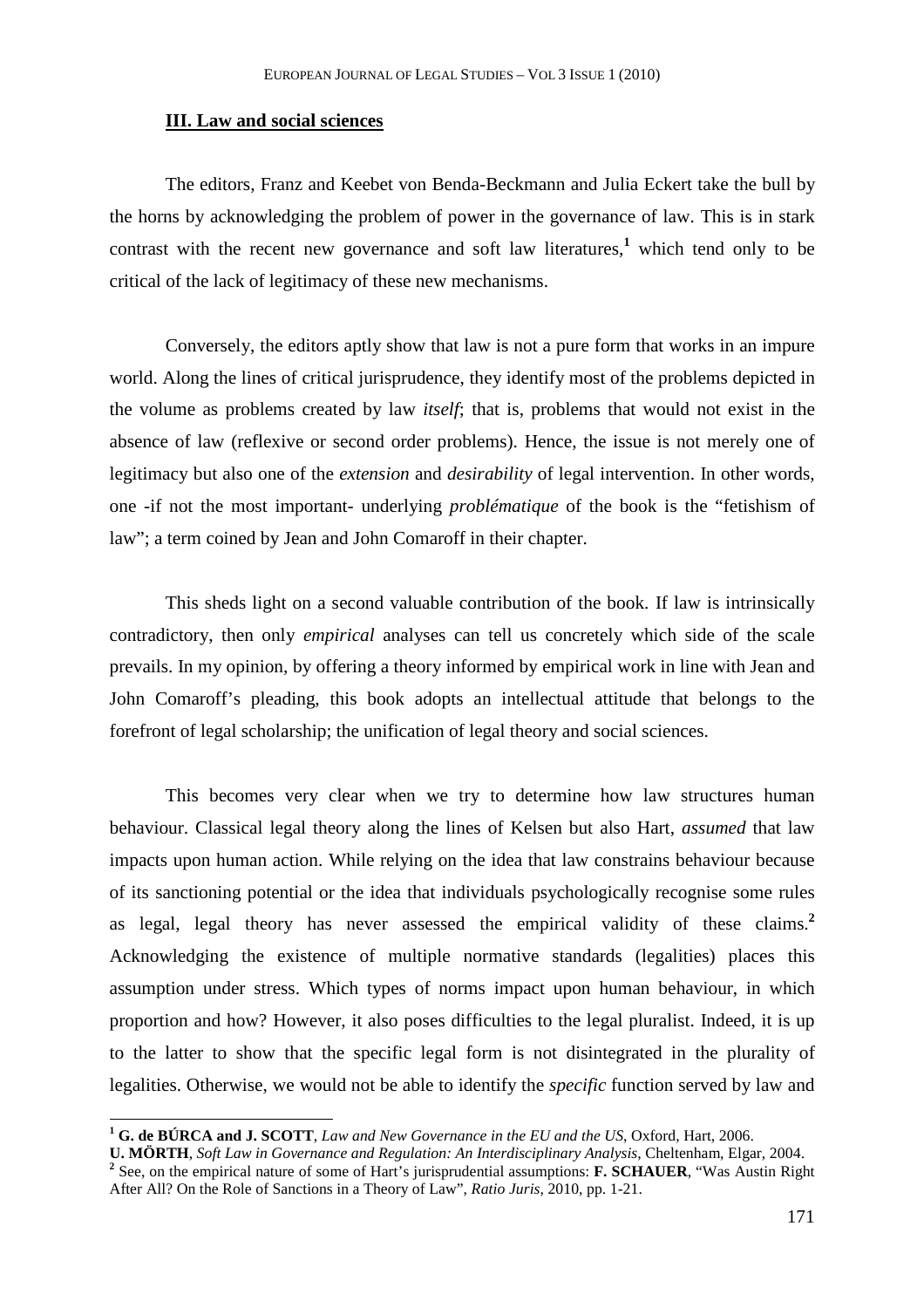no other normative orders. Notwithstanding these difficulties, the case studies in this book help to put empirics right in the way of legal theory.**<sup>3</sup>**

Finally, this approximation of law to social sciences also occurs at the theoretical level, with the deployment of conceptual frameworks developed by prominent social theorists; as mentioned in the opening section.

### **IV. A critique of the critique**

Praising the avant-garde *attitude* of the book does not say much, however, about the merits of the final product. In this section, I make explicit that, at least in science, the old saying "it is all in the attitude" does not suffice. Sub-section A deals with the main substantive limitations of the book, whereas sub-section B exposes some methodological limitations that are apparent in most case studies.

# **A. Substance: The editorial challenge**

 $\overline{a}$ 

When reading the book under review, the central tension lies in the gap between, on one hand, the intentions of the editors and the challenges they identify to be relevant and, on the other hand, the actual contributions assembled. The editors are concerned with showing (i) how multiple legalities intersect, (ii) how law is intrinsically connected to power, and (iii) how recent de-juridification strategies have to be interpreted as actually reinforcing the role of law in society. To which extent do the case studies respond to this editorial challenge? And what are the consequences of a potential failure?

The undoubtedly book addresses the two first points. Every chapter offers a rich description of the ways in which legal frameworks can be mobilised and used by actors to forward their own goals and agendas. A case in point is Bill Maurer's chapter on how soft law is socially constituted and its content is defined by the actors whose voice is *allowed* to enter the debate. Li's chapter on the use of the "law of the project" in Indonesia introduces the reader to a new source of law, designed from scratch by international experts. Moreover, some of the chapters also explore how different normative practices interact with official law. David

**<sup>3</sup>** Joining forces with the recent Naturalist turn; see: **B. LEITER**, "Naturalism in Legal Philosophy" in **E. ZALTA**, *The Stanford Encyclopedia of Philosophy*, 2007, http://plato.stanford.edu/entries/lawphil-naturalism/.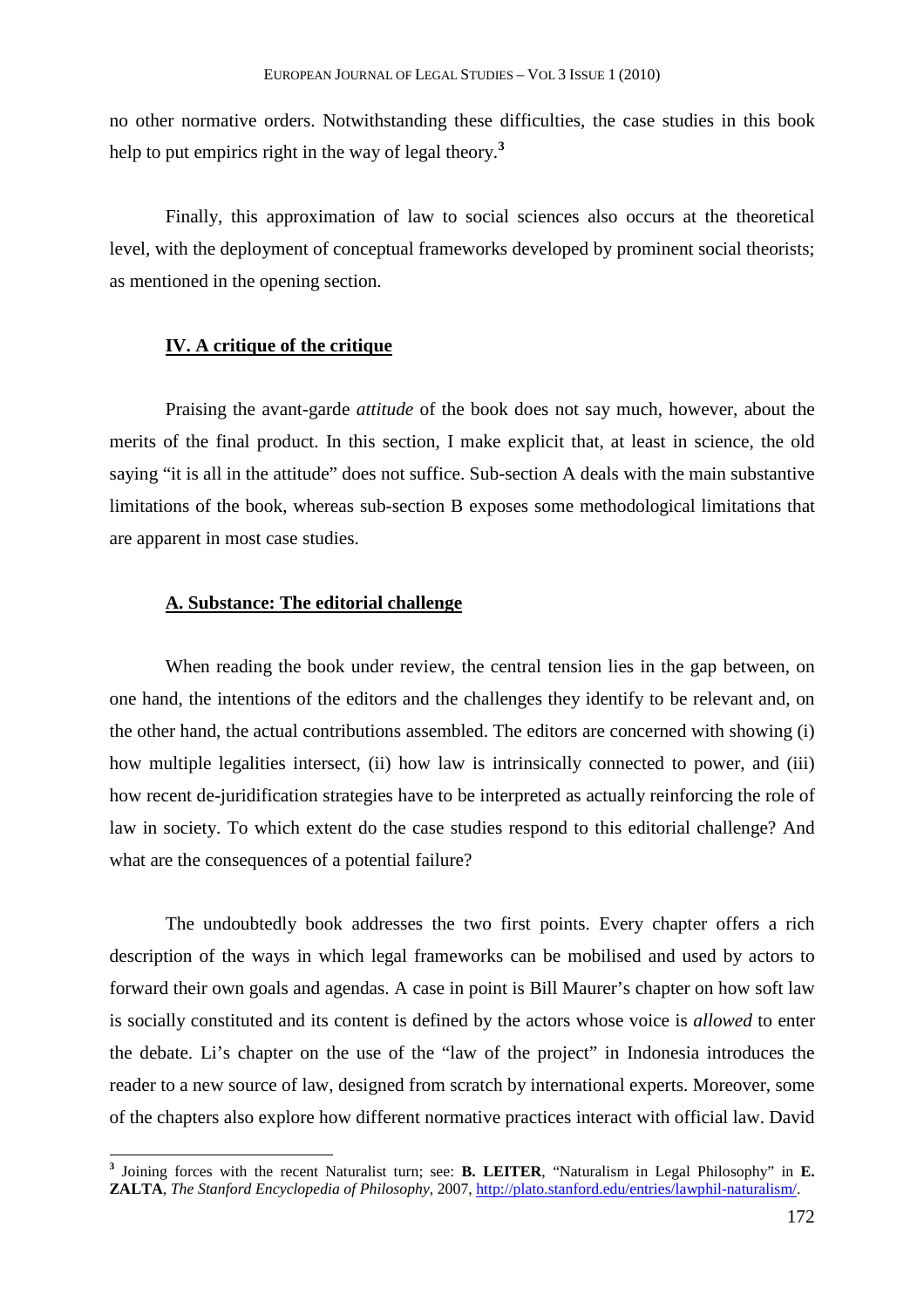Nelken's chapter, for example, analyses at length how the Italian University appointment system is completely corroded by unofficial rules that 'parasite' official law, benefiting from the latter's *legal* form, giving full content to the old expression "in the shadow of law". Griffiths and Kendal's chapter offers an interesting guide to the historical interplay between legal and administrative rationalities in relation to the Scottish governance of children. Finally, Monica Nuijten and David Lorenzo are equally successful in studying how law is enforced differently across one territory and how those abandoned by law interact nonetheless with the absent state law; *e.g.*, by mimicry of state institutions.

The contributions achieve much less in relation to the third challenge. The editors' thesis, according to which processes widely held as countering the juridification phenomenon are actually reinforcing it, betrays their strong concern with the desirability of society's current degree of juridification. The chapters, however, systematically fail to *notice* and *problematise* this normative issue. As I will show until the end of this section, such failure deeply compromises the quality and reach -both technically and audience wise- of the book under review.

First of all, there is no single reference to the juridification literature or the problems it deals with.**<sup>4</sup>** Secondly, any juridification thesis needs to distinguish the different legalities that bind social life. Otherwise, the juridification thesis becomes nothing else than a tautology. In this respect, the chapters provide a systematic illustration of the lack of elaboration of an operative concept of law and legality.**<sup>5</sup>** Consequently, the book offers nothing to overcome the question that *killed* legal pluralism; namely, what is law. Additionally, the failure to preserve the specificity of *legal* legality makes it very difficult to understand the exact medium through which power is exercised. Finally, it also prevents any assessment of the editors' interesting *re-juridification* thesis, which still remains to be explored.

**<sup>4</sup> J. HABERMAS**, *The Theory of Communicative Action - Life World and System: A Critique of Functionalist Reason*, Boston, Beacon, 1989, Vol. 2; **G. TEUBNER**, "Juridification: Concepts, Aspects, Limits, Solutions" in **G. TEUBNER**, *Juridification of Social Spheres: A Comparative Analysis in the Areas of Labour, Corporate, Antitrust and Social Welfare Law*, Berlin, Walter de Gruyter, 1989; **P. ZUMBANSEN**, "Law After the Welfare State: Formalism, Functionalism, and the Ironic Turn of Reflexive Law", *American Journal of Comparative Law*, 2008, pp. 769-808.

<sup>&</sup>lt;sup>5</sup> I am assuming with Tamanaha that it is probably impossible to define law in a unitary way and therefore law should be conceptualised according to the specific problem at stake; see: **B.Z. TAMANAHA**, "Understanding Legal Pluralism: Past to Present, Local to Global", *Sydney Law Review*, 2008, pp. 375-411.

Cotterrell supports a rigorous definition of law if legal sociologists are to enter the realm of lawyers; see: **R. COTTERRELL**, "The Sociological Concept of Law", *Journal of Law & Society*, 1983, pp. 241-256, at p. 244.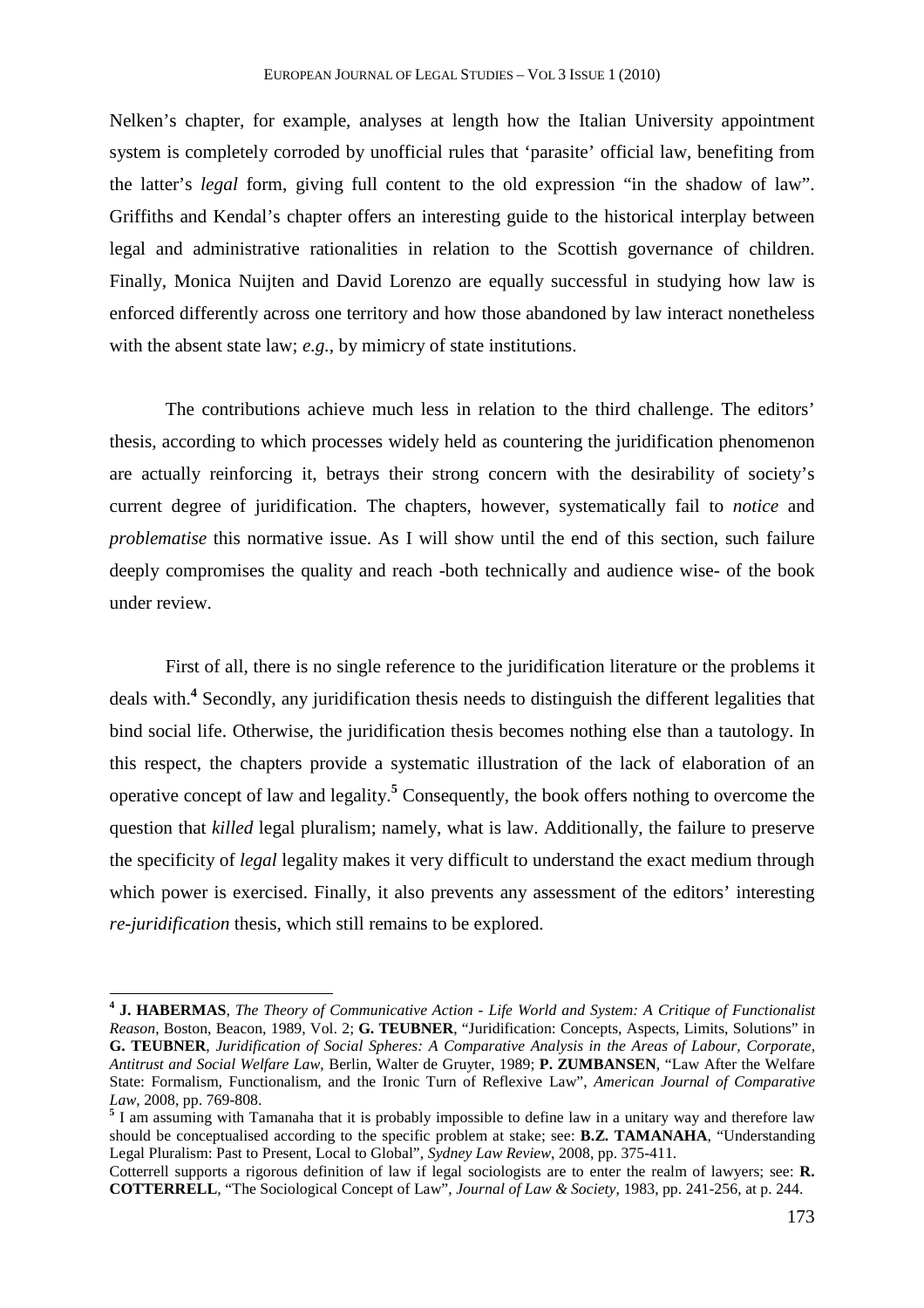The lack of engagement with the existing literature is dramatic in Jean and John Comaroff's chapter, in which they plead for the development of a critical legal anthropology. Indeed, since they ignore the *critical jurisprudence* movement as advanced by Costas Douzinas and his collaborators,<sup>6</sup> they fail to realise that their agenda has already been fully developed in the last decade.**<sup>7</sup>** Even more seriously perhaps, the critical jurisprudence of Douzinas and *al*. does not limit itself to state the current legal fetishism but is also striving to find ways out. The same could be said of those authors who are working in the framework of the *crisis of law*. **8**

To a large extent, this volume merely offers a power critique of law along the lines of the critical legal studies movement. This contributes to leave the educated reader with a strong impression of *déjà vu*. It is not surprising anymore to say that law is connected to power, notwithstanding the factual richness of the accounts offered. One could simply ask: so what? And yet, if this were the case, the reader would have to respect the lack of normative advice and prescriptive writing in the book. Still, by questioning the desirability of legal intervention, the editors chose to legitimate differently a different critique: there is practically no attention paid to *alternatives to law*.<sup>9</sup> Law creates power relations and problems of its own, but we advocate even more law and legal procedures to deal with the former; the contributors paradoxically say! Yet, as one of the contributors -Kelly- aptly shows, this prescription creates an endless vicious circle that permanently calls for more and more law.

The failure to address alternatives to law also stems from the content of the different contributions. The authors, with the remarkable exception of Griffiths and Kendal and to a lesser extent of Nelken, do not perform any comparative analysis of the *statu quo*.<sup>10</sup> Furthermore, the authors almost never deal explicitly with the intrinsic limits of law to operate

**<sup>6</sup>** Among the already significant existing literature, the clearest work is: **A. GEAREY and C. DOUZINAS**, *Critical Jurisprudence: The Political Philosophy of Justice*, Oxford, Hart, 2005.

<sup>&</sup>lt;sup>7</sup> Be it content -legal fetishism, politics of identity, legal violence, post-colonial paradoxes, politics of disorder and fear- or approach wise.

**<sup>8</sup> P. PRODI**, *Una storia della giustizia: Dal pluralismo dei fori al moderno dualismo tra coscienza e diritto*, Bologna, Mulino, 2000.

<sup>&</sup>lt;sup>9</sup> I take seriously the challenge encountered by Fischl in an article on the question that apparently had killed critical legal studies (henceforth, "CLS"); that is, what would you put in the place of law? Fischl argued, at the time, that this question fundamentally misunderstood the CLS enterprise because it was premised on (i) the need to do normative theory and (ii) the need to have an alternative vision; see: **R. M. FISCHL**, "The Question That Killed Critical Legal Studies", *Law & Social Inquiry*, 1992, pp. 799-820, at p. 808.

**<sup>10</sup>** See, on the general importance of comparative institutional analysis: **N.K. KOMESAR**, *Imperfect Alternatives: Choosing Institutions in Law, Economics, and Public Policy*, Chicago, The University of Chicago Press, 1994.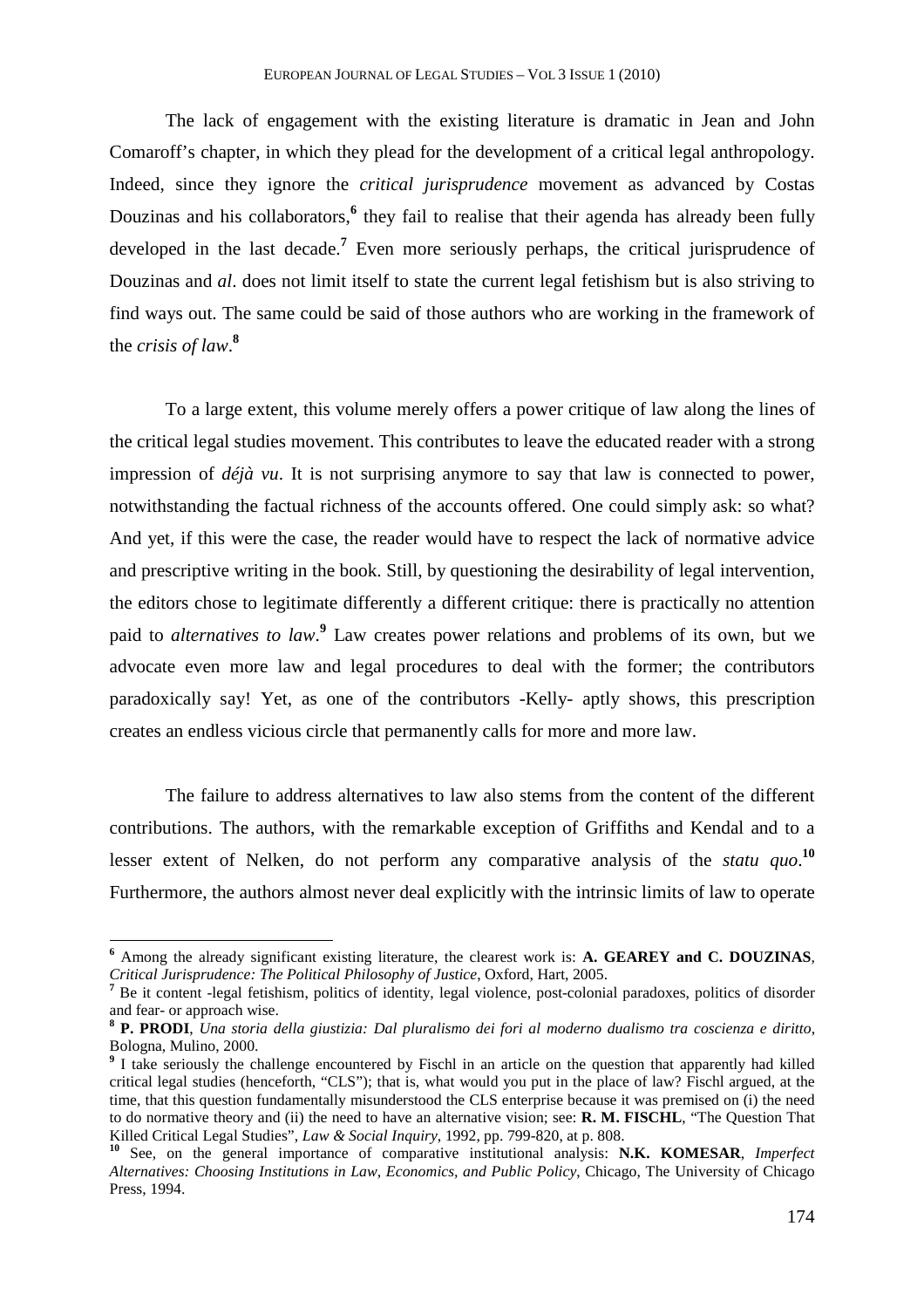social change; tough, here again, Kelly and Griffiths and Kendal are exceptions to the rule.**<sup>11</sup>** Consequently, the means / ends adequacy of law to solve some problems is not questioned at all. The chapters on land restitution are great examples of the authors' naiveté. Can we really expect judges to decide on land restitution without thinking about the economic and social problems that this could bring for the country as a whole? Can a decision that compromises farming productivity, land values, foreign investments, gender equality and many other aspects of social life be taken simply according to *strict* legality and the property rights question? For a useful comparison, take the example of class actions in the US that are routinely decertified by judges mostly because the latter cannot accept taking a decision whose social effects alone could bankrupt an entire industry. In other words, perhaps some decisions *cannot* be made and the authors simply fail to provide the reader with any relevant thoughts on these matters.

As a result, in spite of the laudable attitude already praised, the book cannot contribute *substantially* to the most pressing questions facing the academic (and social) debate. By failing to take into account and communicating with the state of the art, the book also does a poor job in introducing newcomers to the debates mentioned.

### **B. Method: Selected problems of case studies**

 $\overline{a}$ 

Setting aside for a moment the substantive issues discussed in the last section, we still have to examine whether the case studies fulfil the promise of a theoretically informed legal anthropology. Despite being factually and informatively extremely rich, I will suggest that most case studies suffer from shortcomings that affect the *validity* and *relevance* of the descriptions offered. I focus on three particular methodological problems.**<sup>12</sup>** The following sub-sections also offer a more detailed account of some chapters of the book.

**<sup>11</sup>** See, for two different accounts: **N. LUHMANN**, *Law as a Social System*, New York, Oxford University Press, 2008; and **F.H. HAYEK**, *The Constitution of Liberty*, Chicago, University of Chicago Press, 1960 [reprint, London, Routledge, 2008].

<sup>&</sup>lt;sup>12</sup> I am not suggesting, however, that each chapter suffers from the three limitations mentioned or that some of them do not manage to avoid all three.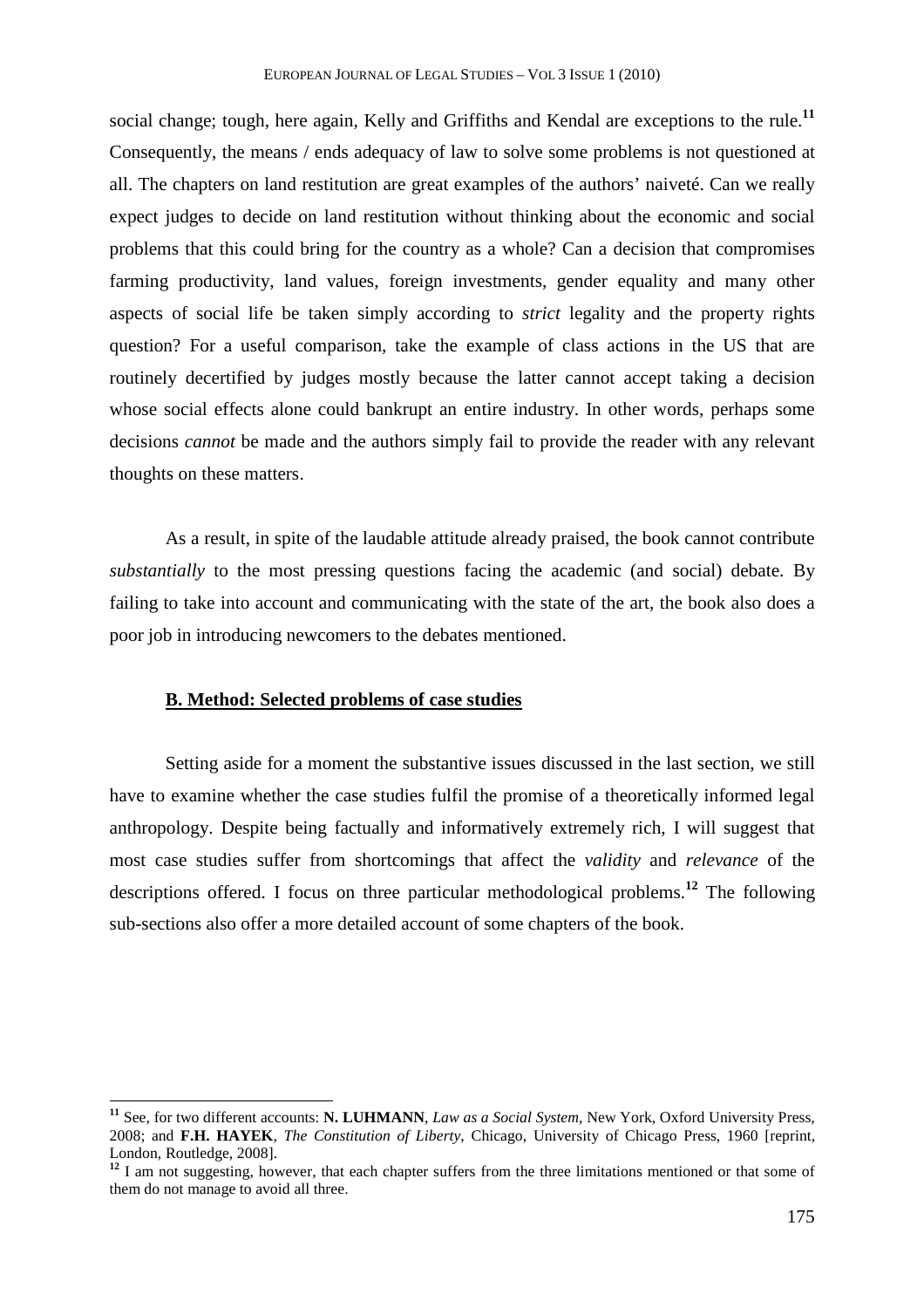### *1. Normative bias and complexity*

Too frequently, the case studies of the book under review are heavily dominated by strong normative assumptions. Since discussing the possibility of conducting value-free inquiries is futile, I want to focus instead on the effects that unexamined and undiscussed normative assumptions can produce. The closely related adoption of an insufficiently complex conceptualisation of society also greatly affects the framing of a case study, conditioning the questions to ask and thus the conclusions that are taken.

Let us take as an example Marie-Claire Foblets' study on the modes of governance behind the management of immigration and integration of third country nationals.**<sup>13</sup>** She uncovers the nexus between EU law and member states (henceforth, "MS") policy. In this respect, she identifies the paradox of MS committing to the harmonisation of migration policy with the Amsterdam Treaty and then shunning away from the announced and formalised compromise after its enactment. She predicts that only the adoption of qualified majority voting (henceforth, "QMV") can bring about the desired changes in immigration policy.

The problem is that there is no argument or analysis in this chain of propositions. First of all, there is no discussion of why the harmonisation of immigration policies is desirable namely, why is a higher level of protection of human rights always better?- or MS still avoid doing it. We simply learn that harmonisation is not being pursued without being provided with any explanation capable of giving the reader a better grasp of the situation as a whole. This lack of explanation repeats itself when the author advocates QMV instead of the open method of coordination (henceforth, "OMC") to forward her agenda. Here again, she simply states that the former is far more *effective* to reach harmonisation as soon as possible without defending QMV as a fairer or better policy-making tool. In a nutshell, politics are simply thrown out of the window and replaced by the author's naked normative preferences.

Similar problems are also very obvious in Hellum and Derman's chapter, which deals with the inbuilt tensions within land restitution and compensation processes in South Africa. In this context, the law has the difficult task of reconciling land restitution with contemporary race, gender and class inequalities. The land restitution procedure consisted in the creation of a joint venture between those who had been expropriated and agro-firms, instead of a simple

**<sup>13</sup>** This analysis equally applies to Sidakis' article and Wiber and Bull's contribution.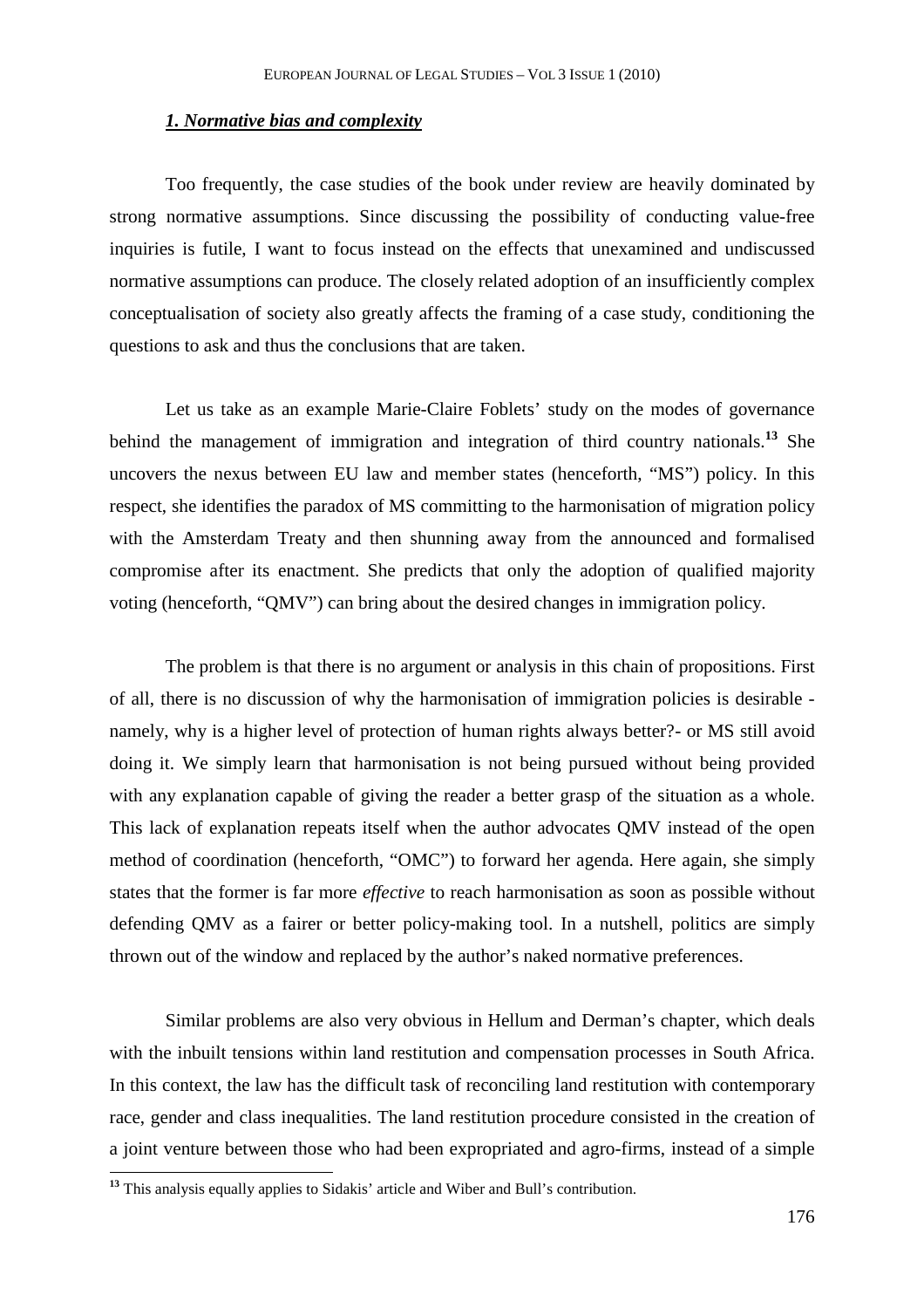transfer of property to the original owners. The government's purpose was to avoid handing out highly productive farms and lands to communities with no technical expertise to run them; this way preventing loss of productivity and lower land values, as well as sending to foreign investors a signal of economic stability. In exchange, the expropriated benefit from a share in the profits and are employed in the joint-ventures, while gaining at the same time future training opportunities.

The authors suggest that, with this formula, the state discreetly converts a problem of justice into a problem of economic growth. Their critique assumes that land restitution is a *purely* juridical problem. The classical juridical therapy mandates to give back the lands. This statement, however, contributes nothing to an understanding of the magnitude of the problems at stake. In fact, the passage of time and the complexification of the social order**<sup>14</sup>** brought new elements to the equation. Even if the expropriators acquired their land illegally, their use created *legitimate* expectations on uncountable *third parties* to the dispute. These expectations work and have an impact upon many other social systems than the legal one. A strictly legal solution would have disastrous consequences for other goals, such as *economic* and *political* goals (see the description in section IV, A), as well as for such a value as *gender equality*; a fact incidentally recognised by the authors. We should keep in mind that, beyond systems, persons are also at stake here. And a strict legal decision would, most likely, affect negatively a far higher number of human beings than those to whom it benefits. At this point, one should remember Hayek and his visceral contempt for the idea of *social justice*. **<sup>15</sup>** What does doing justice mean in this situation once captured in its entirety and, even more fundamentally perhaps, justice for *whom*?

The point here is not to take side with the land restitution procedure as it was devised. The purpose was to show that, if we do not represent social reality in its full complexity and if we do not conceptualise it with an equal degree of complexity, we will end up replacing one ideological view by a new one without increasing our understanding of the problem we are addressing.**<sup>16</sup>** Taken together, normative biases and a lack of complexity preclude a better

<sup>&</sup>lt;sup>14</sup> I am not suggesting that the world is now more complex than before. In this context, one only needs to say that the way in which we (discursively) conceptualise our world is more complex.

**<sup>15</sup> F.A. HAYEK**, *Law, Legislation and Liberty: A New Statement of the Liberal Principles of Justice and Political Economy*, Vol. 2, London, Routledge, 1982.

**<sup>16</sup>** This lack of complexity in the *look* that framed the description and mapping of the problems is also obvious in Monica Nuijten and David Lorenzo's contribution.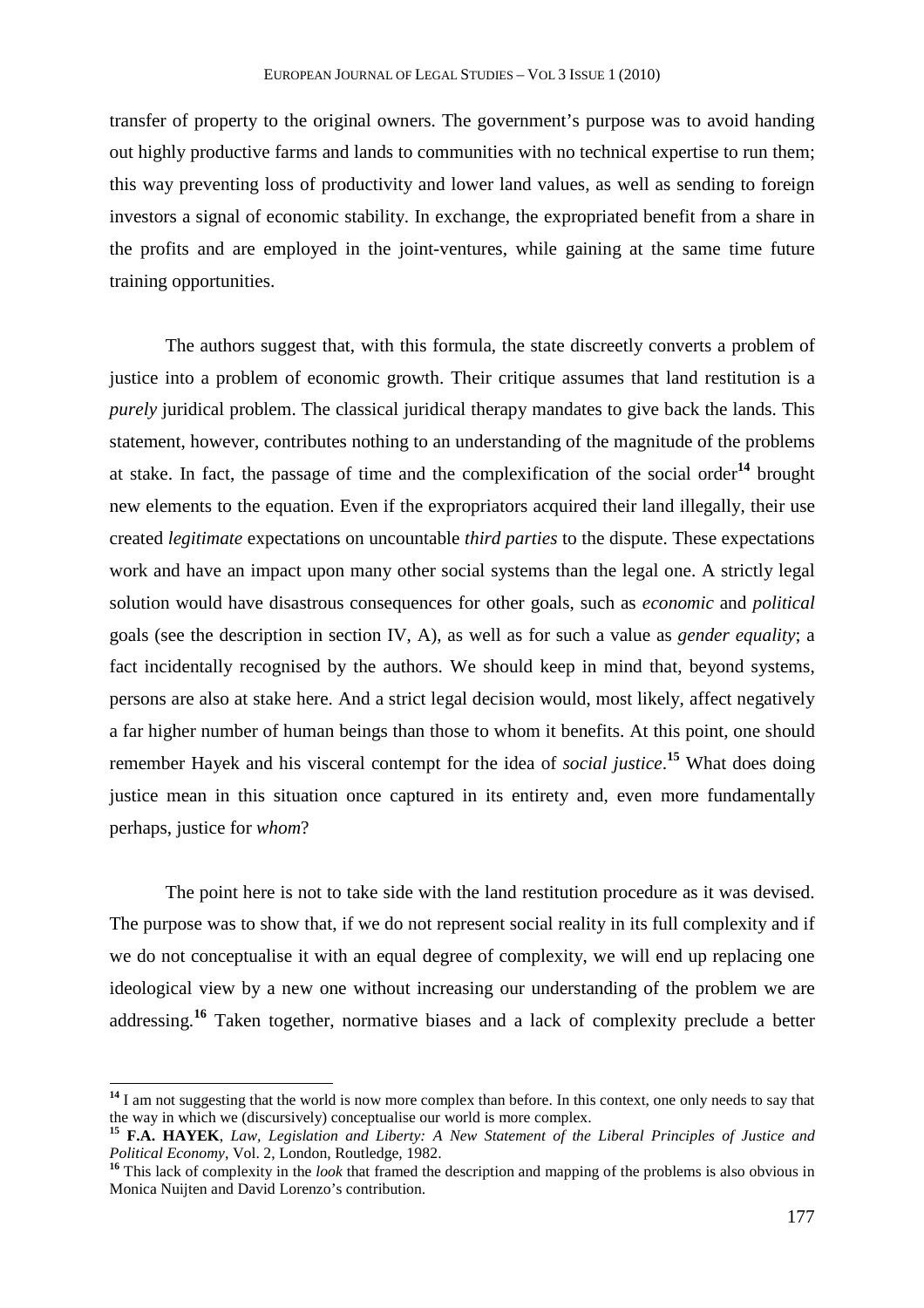understanding of the phenomenon under analysis, by hiding fundamental features of the phenomenon under scrutiny or keeping them hidden.

#### *2. First and second order problems*

A distinct methodological issue lies in the authors' conflation of the critique of the law with the description of its *ineffectiveness*. The lack of awareness of this distinction only limits our grasping of the different orders of problems to those surrounding the use of the legal form. Furthermore, it makes the lack of complexity in the way we approach social phenomena all the more obvious.

A general problem of laws is their lack of effectiveness. As a matter of fact, we frequently say that the quality of a law matters less than the extent to which it is actually applied and observed. Indeed, if laws are not applied, sociological inquiry should find out *who* is not doing its job -the courts, the police and so on- and *why*? Sometimes the answer resides in the lack of institutional capacity of the law to tackle them. At other times, it will be the law's means-ends unsuitability. Finally, it may also have to do with the legal actors' own preferences and values. The important thing to remember is that, when an existing law is violated, legal action has to follow. In a sense, it refers to the role of the legal *system* to uphold the normative expectations it has created.

An ideological critique of the law addresses a different problem; generally, the one encompassed by the statement that law *legally* fuels asymmetries of power and reinforces existing relations of domination. This has much more to do with the normative and social content of the law than with its legality or illegality. Of course, the application of laws by institutions can be normatively questionable but that is not the point I want to stress here.

The chapter by Wiber and Bull on fisheries management perfectly illustrates my point by conflating these dimensions. They argue that a new participatory governance structure led to the privatisation of fisheries management, due to the political priority given to corporations, the lack of information publicly available and the blackmail strategies employed by companies against their workers. In order to improve things, they suggest that more information should be made publicly available.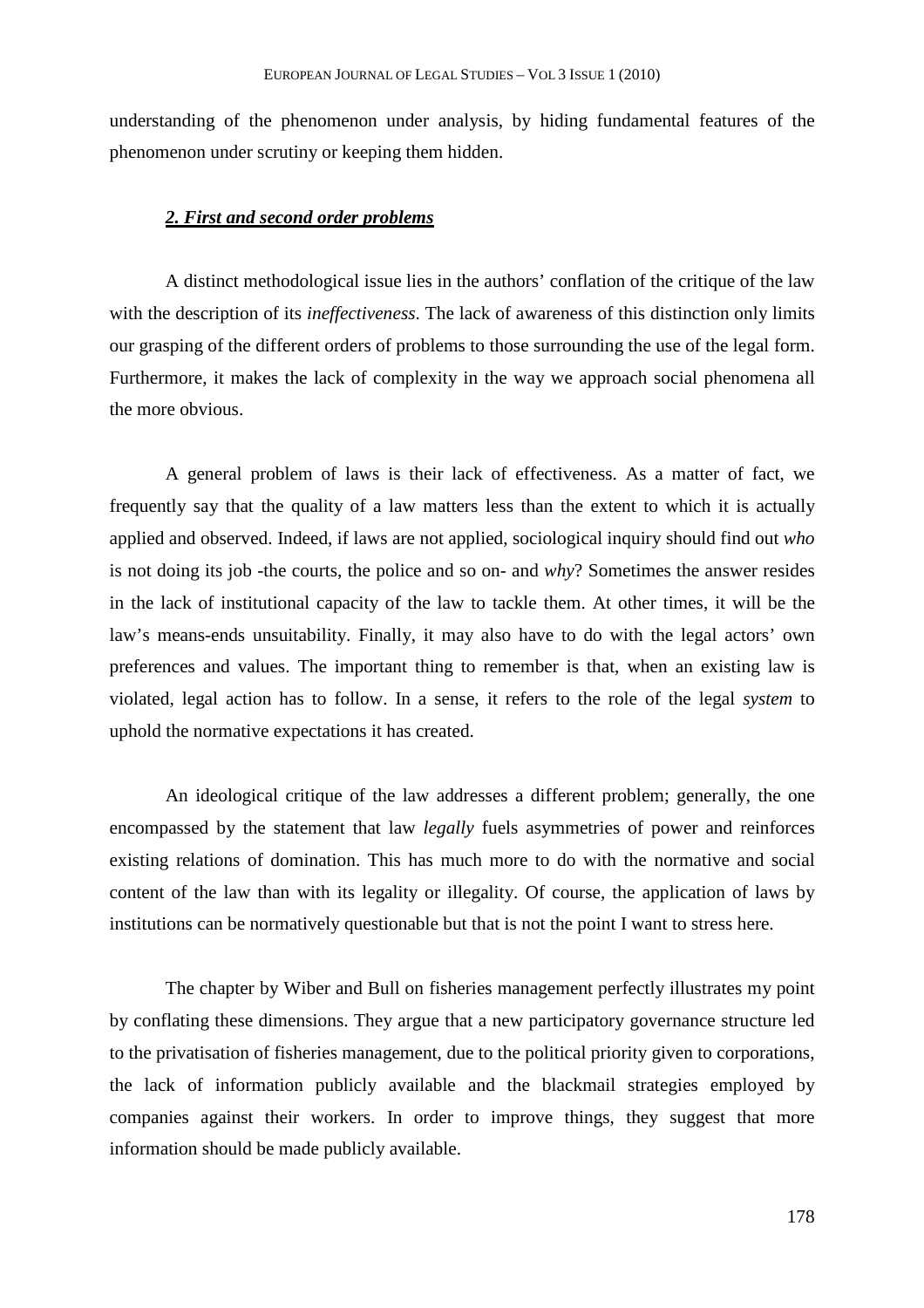As rich as their analysis is, they still fail to understand the different order of problems at stake. It is not because more information is made publicly available that participation will be improved. This is so, because participation is being curtailed due to illegal behaviour, restricting the freedom the use of part of that information by workers. Ironically, because of the authors' bias in favour of participatory decision-making, they ignore the material conditions needed to exercise it. Two points must be raised. First, their conclusion is anything but radical or critical. Secondly, by framing the question in such terms, they fail to seriously inquire on the reasons why the courts and law enforcers do not fulfil their mission; that is, the legality question, which could be the stepping stone for the normative ideal question of a broader reception of participatory governance ideals.**<sup>17</sup>** Furthermore, this chapter clearly shows that the illegal behaviour of companies is not an effect of the law of participatory governance. If second-order problems are to be solved, first order issues are to be dealt with in the first place. Finally, we can clearly see, on the basis of what was said so far, that different therapies apply to problems of a different order.

In his chapter on the Israeli security policies after the first Intifada, Tobias Kelly offers a solid application of the distinction between first and second order problems.**<sup>18</sup>** As he cogently argues, Israel and Palestine are both economically and territorially integrated. This is the first order level of the problem. The second order level is constituted by the security laws adopted in recent times in order to superimpose upon these integrated territories and populations a system of checkpoints, controlling Palestinians freedom of entry and circulation in Israel. As the author claims, since no security law aims at dealing with the first order level, the former only creates tensions and civil unrest due to daily burdensome procedures. In order to control the latter, more restrictive laws have to be applied, as actually happened and is still happening. Still, these laws only solve problems created by the previous laws, thus leaving untouched the first-order problem; namely, economic and territorial integration.

In this sub-section, I tried to demonstrate how being able to identify distinct orders of problems is fundamental to be able to use the law in a more informed way.**<sup>19</sup>** More important

<sup>&</sup>lt;sup>17</sup> This limitation is patent in Sidakis' chapter on the use of violence by private military companies. David Nelken's chapter suggests that broader cultural values like group loyalty can help to explain the inaction of citizens and courts in the face of illegal behaviour.

**<sup>18</sup>** Likewise, Griffiths and Kendal's chapter on the historical evolution of child care in Scotland rigorously takes into account this distinction.

**<sup>19</sup> E. PERUZZOTTI**, "Modernisation and Juridification in Latin America: A Reassessment of the Latin American Developmental Path", *Thesis Eleven*, 1999, pp. 59-82.